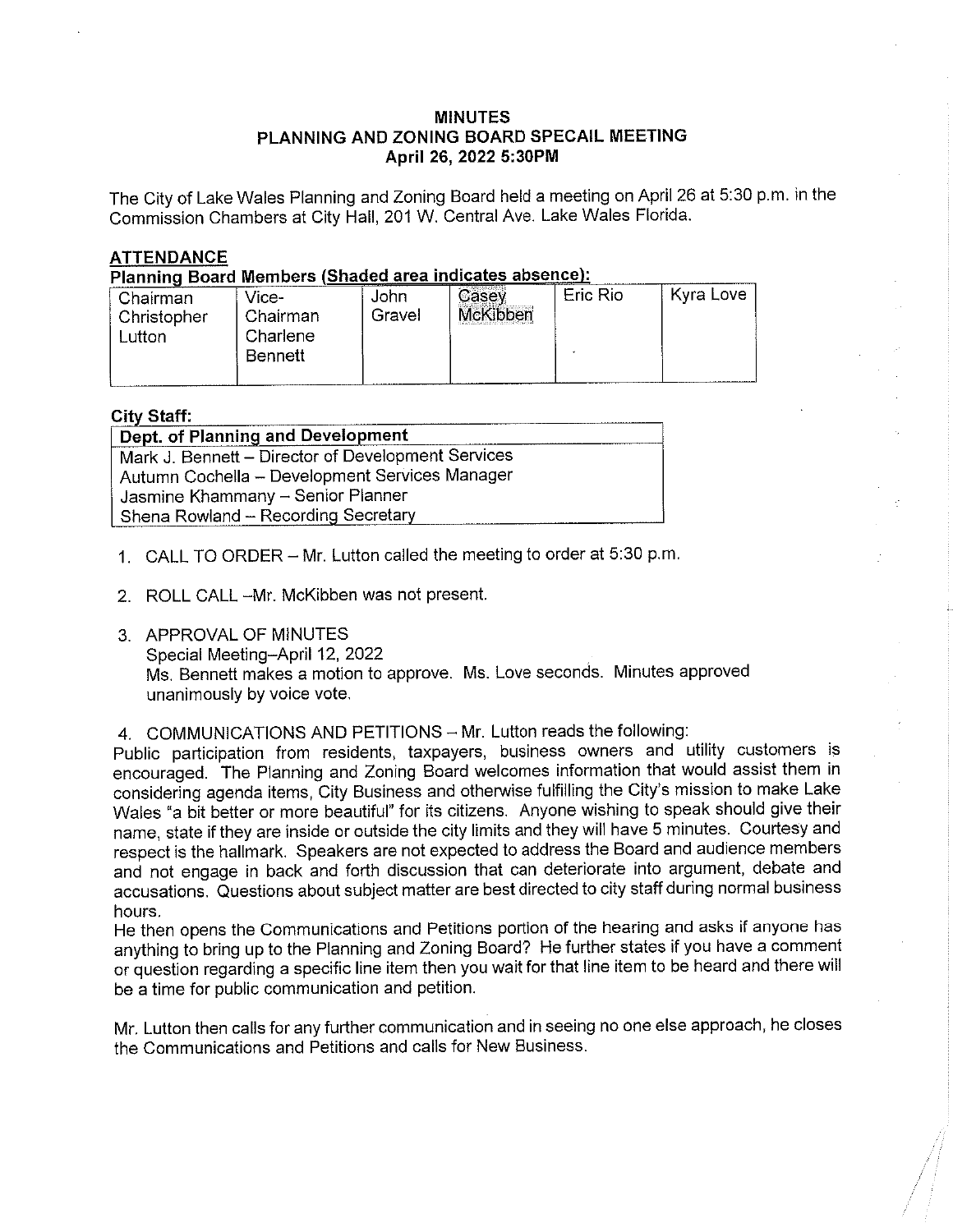### NEW BUSINESS

5. Hunt Club North - Modification of a Planned Development Project

Review Staff report by Jasmine Khammany Begin Report:

| <i>PROJECT:</i>        | Hunt Club North                                           |  |  |  |  |
|------------------------|-----------------------------------------------------------|--|--|--|--|
| APPLICANT:             | Dave Schmitt                                              |  |  |  |  |
| <b>APPROVAL:</b>       | Preliminary Subdivision Plat Approval / Special Exception |  |  |  |  |
|                        | Use Permit Approval for a Residential Planned             |  |  |  |  |
|                        | Development Project                                       |  |  |  |  |
| <b>PUBLIC HEARING:</b> | Requirements have been met.                               |  |  |  |  |

Jasmine Khammany begins the presentation of the staff report and states the Applicant and Staff are available for questions.

Ms. Bennett asks for clarification of City Commission approval on this project.

Ms. Khammany confirms this.

Mr. Dave Schmitt introduces himseif and gives an explanation for the necessity of the modifications.

Ms. Bennett asks for an explanation for the decreasing of the green spaces,

Mr. Schmitt responds that when it was caicuiated the acreage, they counted this as green space even though it was counted in the lot count. He further explains when the plan went for approval it was counted as lots and as green space. This should have been lots so in counting it as lots it decreased the green space.

Mr. Lutton asks if the houses in the upper left corner are new?

Mr. Schmitt responds no, these are townhomes that have always been there, they are just wider.

Ms. Love asks if he expects people to use the open space between the two lots by  $11<sup>th</sup>$  street as a mini park?

Mr. Schmitt responds he does. He further states that they left it open for access as we!i in case it is needed by emergency vehicles, He explains that when the new boundary survey was done they lost about 20 ft so he is trying to reclaim lost lots.

Ms. Bennett explains she voted it against this project when it appeared the first time because she does not feel it is a genuine PDP. She states that since it has been passed by City Commission then that is a thing of the past. She feels this is just minor modifications to a project that was already approved so she is ready to vote for it. The only change she would like to see is where it states some Orange trees may be retained, the verbiage read some Orange trees shall be retained.

Ms. Love reminds her that they are not retaining them because they are going to die and they are going to replant them.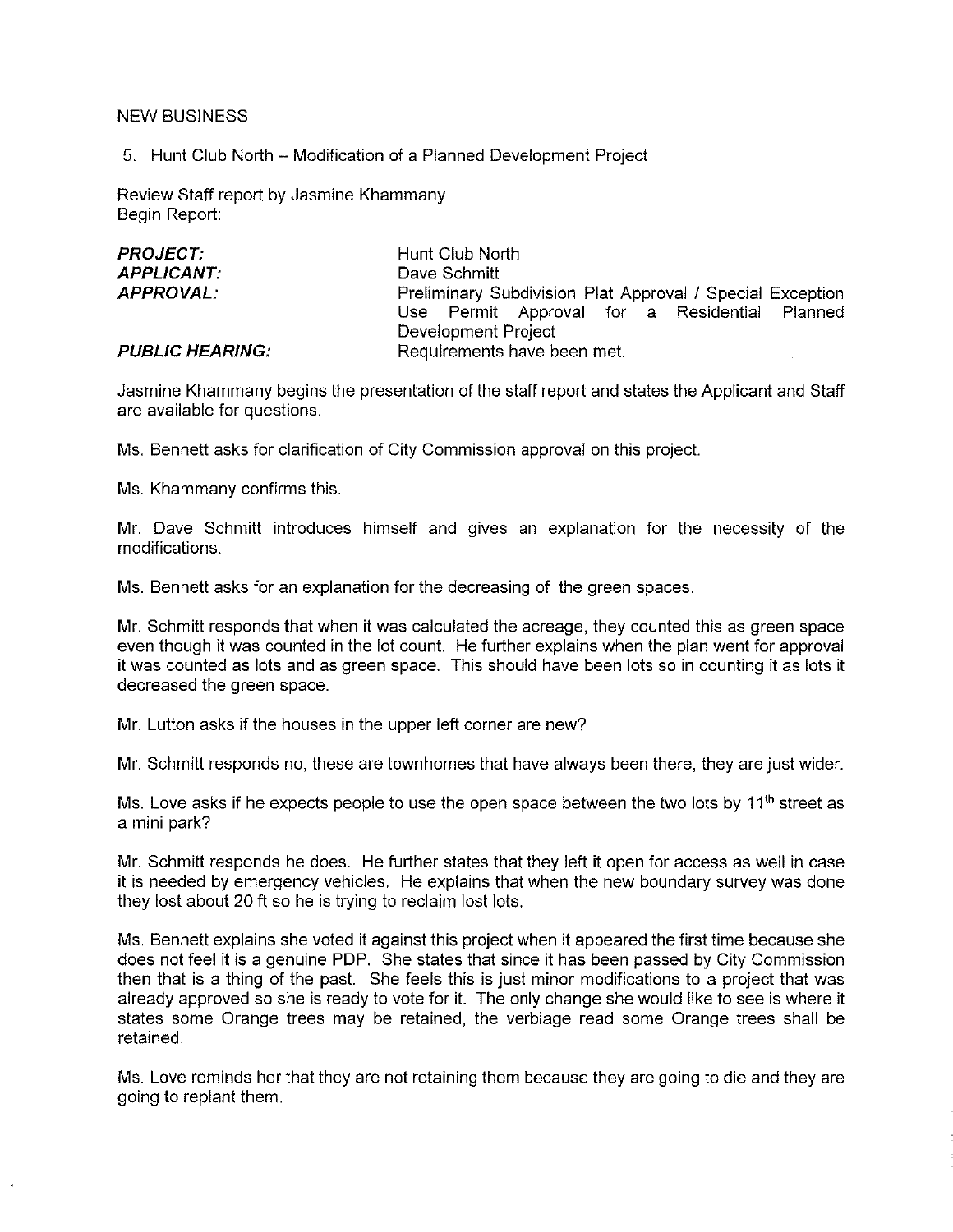Ms, Bennett remembers that now,

Ms. Lutton states he does not like the two added lots.

Ms. Love agrees. She does not like them either.

Mr. Schmitt asks if they are moved to the southside with that be more amicable to the Board.

Ms. Love responds no, she does not feel they should be in the mini park at all.

Mr. Lutton agrees, it ruins the design.

Mr. Lutton then opens for Public Hearing and in seeing no one he closes the Public Hearing and brings it back to the Board for discussion.

Ms. Love states that she did go back and review the minutes from the meeting when the project was first presented. She states most of the discussion was hinged on the open space, the Board felt it was a PDP because of the open space. She feels that for the applicant to come back and ask for less open space when it was approved because of the open space and the amount of<br>trees that were discussed to go in the open space, she cannot support it. She understands they trees that were discussed to go in the open space, she cannot support it. She understands they are giving more than what is required, she is curious if the Board would have recommended this project if it were presented in this manner the first time. She does not think they would have. She has no problems with the townhomes because it is less townhomes using the same amount of space. Her issue is removing the open space. She said it is numbers 3 thru 5, on the request and she is assuming number 2 is why, adding the 40 lots decreased the open space.

Mr. Lutton states you can see along the center line where they had the space for the lots, they were just omitted from the plan.

Mr. Bennett states that Staff struggled with this because they iiked the square green but on the other hand you can see where it was an honest mistake.

Ms. Love states again the two lots that are just wedged in, she does not like.

Mr. Lutton asks for any further comments from the Board.

Mr. Rio asks if they can be added to the side street that runs North and South and just make the street narrower?

Ms. Love states that is a parking area and that she is not ok with them being anywhere in the area.

Mr. Schmitt states they can be removed but if they find space after final drainage is compieted where they are not sticking out or so noticeable, can they be added back in?

Mr. Lutton states they would need to be in a logical location that does not draw attention. He then points out a few areas.

Ms. Bennett asks how they would like to resolve the issue about decreasing the green space.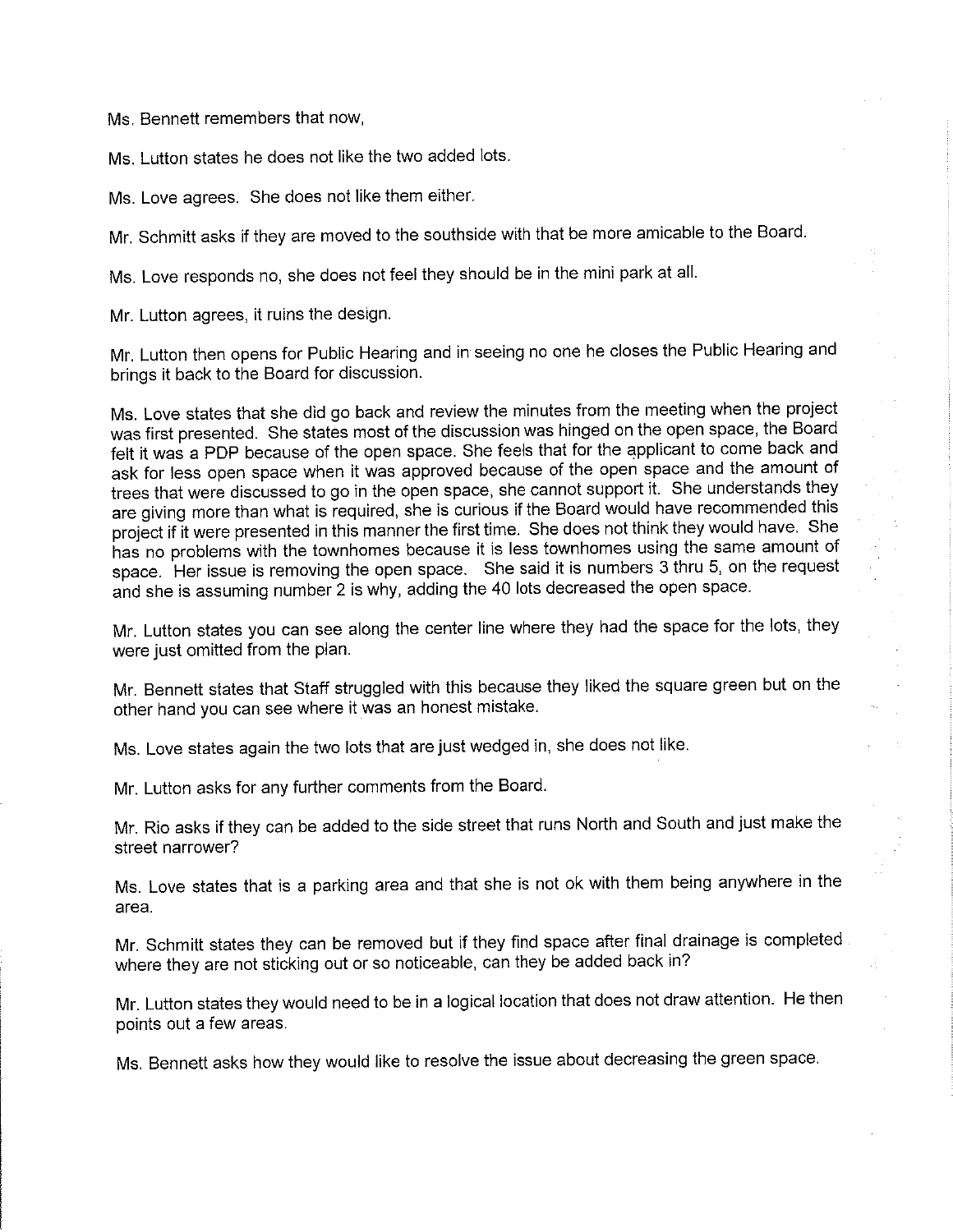Ms. Love states she is concerned with more than just the two lots. She reminds the Board about the iengthy discussion at the first meeting, therefore she does not have an answer.

Mr. Rio asks if they can plant more trees.

Ms. Bennett reminds him they already increased the number of trees,

Ms. Love asks if they decrease the number of the lots in asked for in the modification by half?

Mr. Lutton states he looks at it like it is an honest mistakes that was made. The lot count was there they were just not graphically accounted for.

Ms. Love agrees with this and states that is her struggle.

Mr. Lutton states the two wedged in just does not work. He states you have this superior product and these two lots just do not work. He asks if they are the same size lots.

Mr. Schmitt responds they are. The overall project has 40,s, 50's and 60's but these are all the same size.

There is open discussion regarding the placement of the two lots.

Mr. Lutton states that they can deal with staff on where to place the lots. He will leave it to staff to have them moved to a better place.

Mr. Schmitt states he is good with trying to work with staff on placement of the two lots.

Mr. Lutton asks for a motion.

Ms. Love makes a motion to recommend the approval to City Commission of the Modification of the PDP with the original conditions of approval and noting that line 3, the approval of two lots are not in the location they are shown and to be reworked with staff.

Mr. Rio seconds the motion.

Mr. Lutton calls for a roll call vote.

| . Chairman  | Vice-          | John   | Casey    | Eric Rio | Kyra Love |
|-------------|----------------|--------|----------|----------|-----------|
| Christopher | . Chairman     | Gravel | McKibben |          |           |
| Lutton      | Charlene       |        |          | Yes      | Yes       |
| Yes         | <b>Bennett</b> | Yes    |          |          |           |
|             | Yes            |        |          |          |           |
|             |                |        |          |          |           |

Mr. Lutton then asks for next item.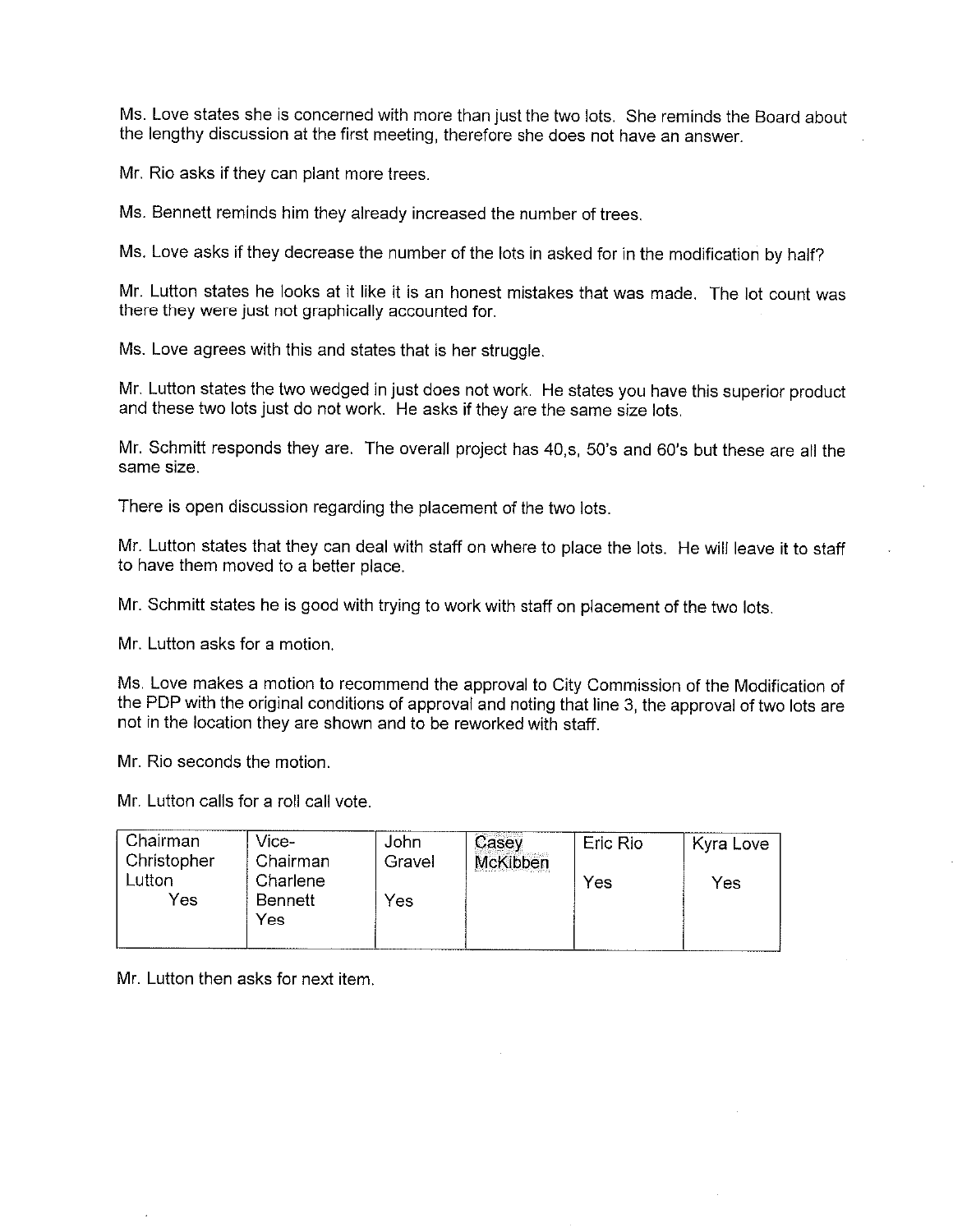6. Hunt Club South - Planned Development Project

COMMUNICATIONS AND PETITIONS - No Public in Attendance

Review Staff report by Jasmine Khammany Begin Report:

| <b>PROJECT.</b>        | Hunt Club South                                           |  |  |  |  |
|------------------------|-----------------------------------------------------------|--|--|--|--|
| <b>APPLICANT:</b>      | David Schmitt                                             |  |  |  |  |
| <b>APPROVAL:</b>       | Preliminary Subdivision Plat Approval / Special Exception |  |  |  |  |
|                        | Use Permit Approval for a Residential Planned             |  |  |  |  |
|                        | Development Project                                       |  |  |  |  |
| <b>PUBLIC HEARING:</b> | Requirements have been met.                               |  |  |  |  |

Jasmine Khammany begins the presentation of the staff report and states the Applicant and Staff are available for questions.

Ms. Love asks for an explanation on C on Staff recommends plan revisions, she did not see the revision.

Ms. Khammany explains this is on page two, a landscape buffer is provided but staff wants to see a top view.

Mr. Lutton asks if it is a different owner than North?

Mr. Schmitt responds it is the same owner.

Mr. Lutton asks why the CDD on one and not the other,

Mr. Schmitt responds the CDD is on both.

Ms. Bennett asks how they would explain the CDD to purchasers?

Mr. Schmitt clarifies this is not something he normally handles as the engineer.

Mr. Lutton states this is something they look at for the end uses because of rising costs.

There is open discussion to the definition of CDD.

Mr. Schmitt then clarifies they have no say as to whether they have a CDD or not. The then points out to the Board that this project has 35% open space.

Ms. Lutton asks if Hunt Brothers Road is up to higher level traffic?

Ms. Love states she believes it is.

Mr. Bennett asks for clarification on the questions,

Mr. Lutton asks if construction is good because they are dumping an exit there.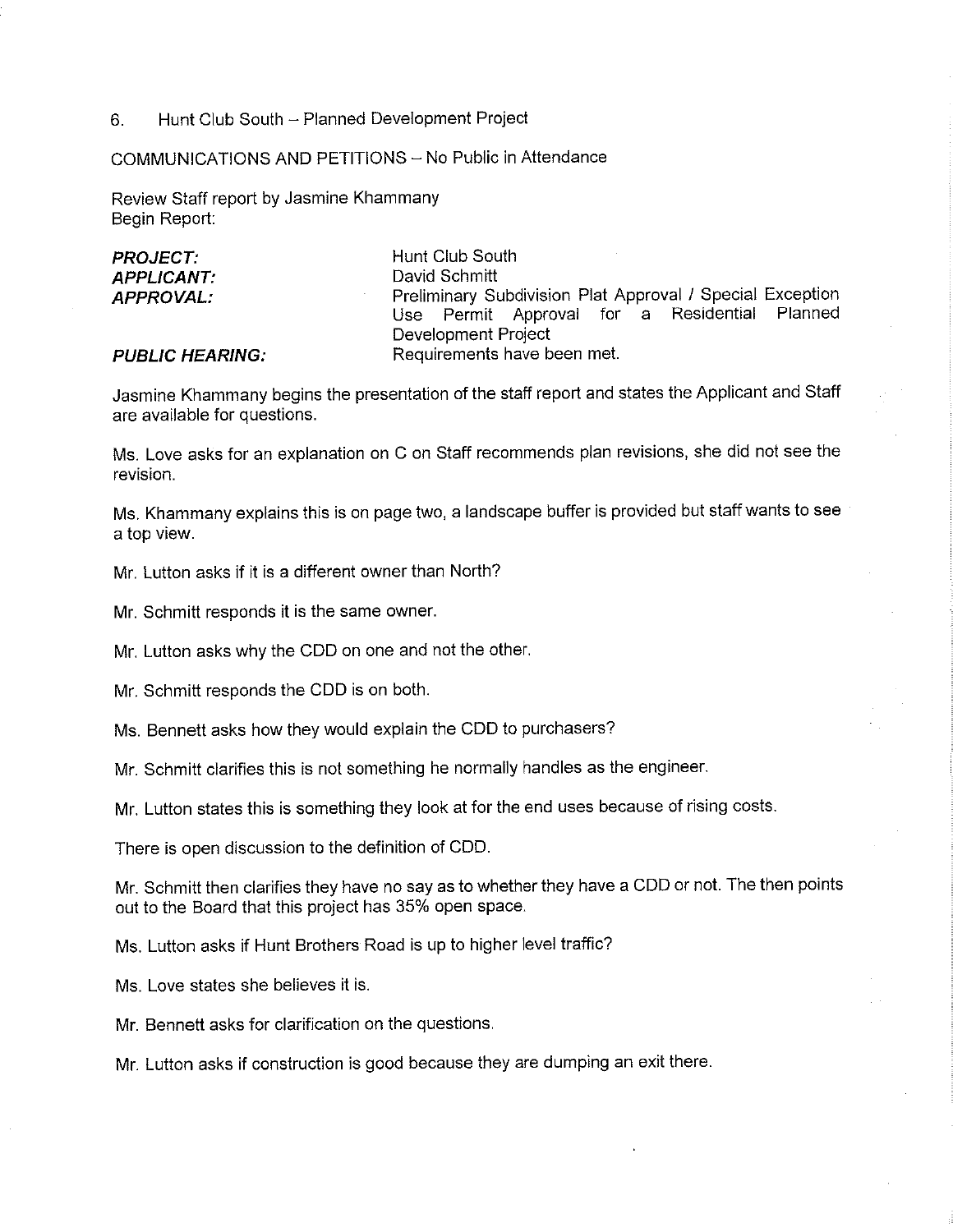Mr. Bennett states he is unsure as to the road condition but the application would need to get permission from the county as to the driveway.

Mr. Lutton then opens for Public Hearing and in seeing no one he closes the Public Hearing and brings it back to the Board for discussion.

Ms. Bennett comments that she believes this one is a bit better of a PDP than the previous.

Mr. Lutton agrees, He then asks if the big square pond wil! be dry?

Mr, Schmitt responds it will.

Ms, Love makes a motion to approve the recommendation to City Commission of the 542 lots Single Family Preliminary Subdivision Piat and a Special Exception Use Permit for a Residential PDP with Waivers of Strict Compliance and Conditions of Approval.

Mr. Gravel Seconds.

Mr. Lutton calls for a roll call vote.

| . Chairman<br>Ghristopher | Vice-<br>Chairman                 | John<br>Gravel | Casey<br><b>McKibben</b> | Eric Rio | Kyra Love |
|---------------------------|-----------------------------------|----------------|--------------------------|----------|-----------|
| Lutton<br>Yes             | Charlene<br><b>Bennett</b><br>Yes | Yes            |                          | Yes      | Yes       |

Mr. Lutton calls for the next item.

7. Hillpointe - Zoning Map Amendment

COMMUNICATIONS AND PETITIONS ~ No Public in Attendance

Review Staff report by Jasmine Khammany Begin Report:

| Hillpointe                  |
|-----------------------------|
| KPM Franklin                |
| Zoning Map Amendment        |
| Requirements have been met. |
|                             |

Jasmine Khammany begins the presentation of the staff report and states the Applicant and Staff are available for questions.

Mr. Hunter Nimmo introduces himself and gives a brief presentation.

Mr, Lutton then states he realizes because of the wetlands, they only have 47 acres that are usable. This makes his unit density at the R-1B but then need the R-3 to need muitifamiiy development. He then asks if you get the calculations for R-3 by taking the gross acreage even though you have wetlands?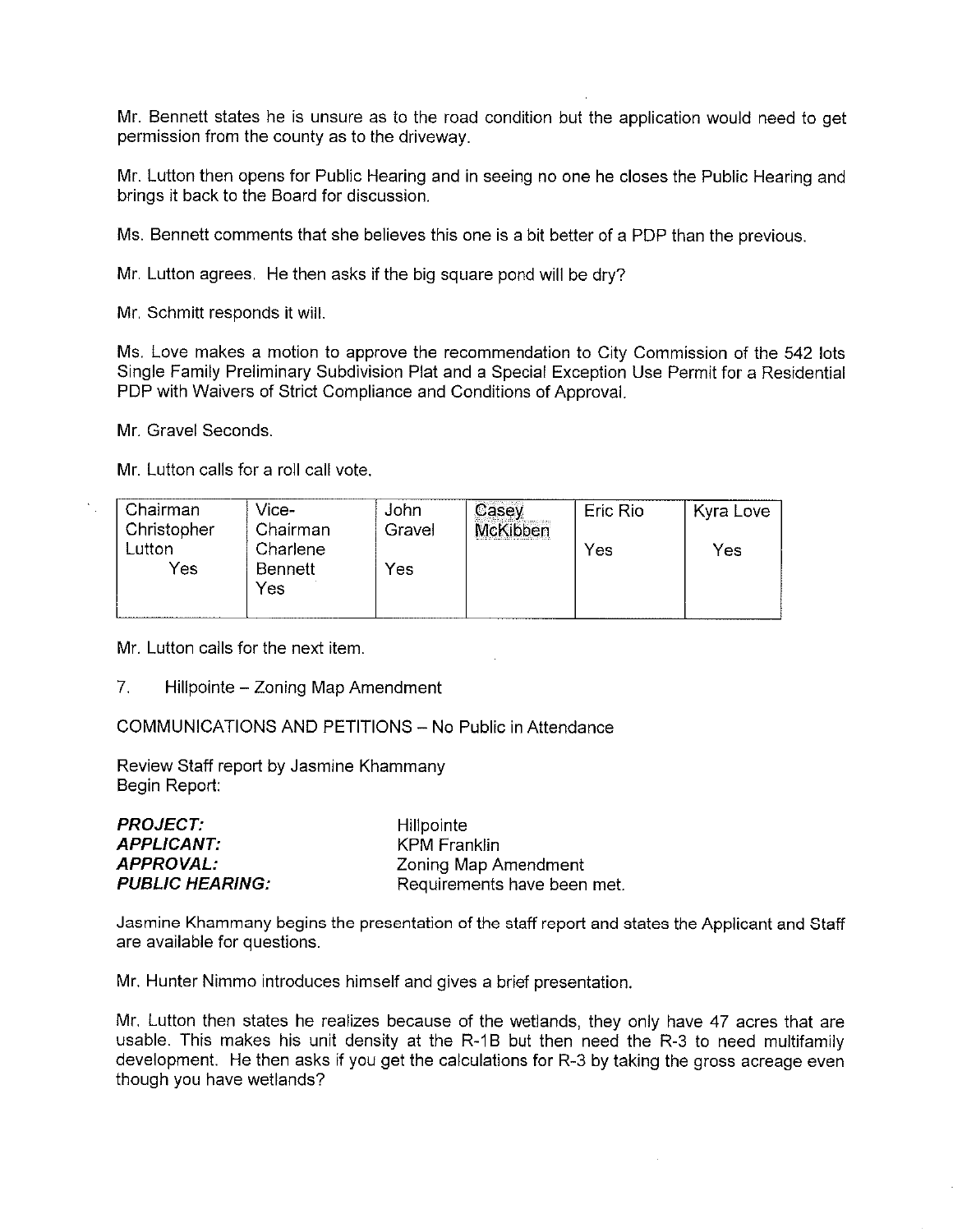Ms. Cochella responds that R-3 is the zoning and the density is driven by the future land use which is not changing but to answer the question, it is gross acreage not developable iand.

Mr. Lutton states other plans have been presented that had wetlands and they tried to jam ail the units into the deveiopabie area and he just wants to make sure this is not the case.

Mr. Bennett reminds the Board that it is not at the site plan phase, this is Just for Zoning.

Mr. Lutton then opens for Public Hearing and in seeing no one he closes the Public Hearing and brings it back to the Board for discussion.

Ms. Bennett makes a motion to recommend City Commission that they approve this request on the specified property from a current zoning of R-1B to that of R-3.

Ms. Love seconds the motion.

Mr. Lutton calls for a roll call vote.

| Chairman    | Vice-          | John   | $\overline{\text{Case}}$ | Eric Rio | Kyra Love |
|-------------|----------------|--------|--------------------------|----------|-----------|
| Christopher | Chairman       | Gravel | <b>McKibben</b>          |          | Yes       |
| Lutton      | Charlene       |        |                          | Yes      |           |
| Yes         | Bennett<br>Yes | Yes    |                          |          |           |
|             |                |        |                          |          |           |

Mr. Lutton calls for the next item.

8. McKenna Property Land Use and Zoning

### COMMUNICATIONS AND PETITIONS - No Public in Attendance

Review Staff report by Mark Bennett Begin Report:

| PROJECT.               | McKenna Property                         |
|------------------------|------------------------------------------|
| APPLICANT:             | McKenna Family                           |
| APPROVAL:              | Future Land Use and Zoning Map Amendment |
| <i>PUBLIC HEARING:</i> | Requirements have been met.              |

Mark Bennett begins the presentation of the staff report.

Mr. Lutton asks about the City of Lake Wales being the applicant.

Mr. Bennett responds that the City worked out agreement with the property owner where they not<br>only agreed, to annex this property but other properties as well. As an incentive to only agreed to annex this property but other properties as well. annex the City agreed to go ahead and bring the recommended land use and zoning.

Mr. Lutton then opens for Public Hearing and in seeing no one he doses the Public Hearing and brings it back to the Board for discussion.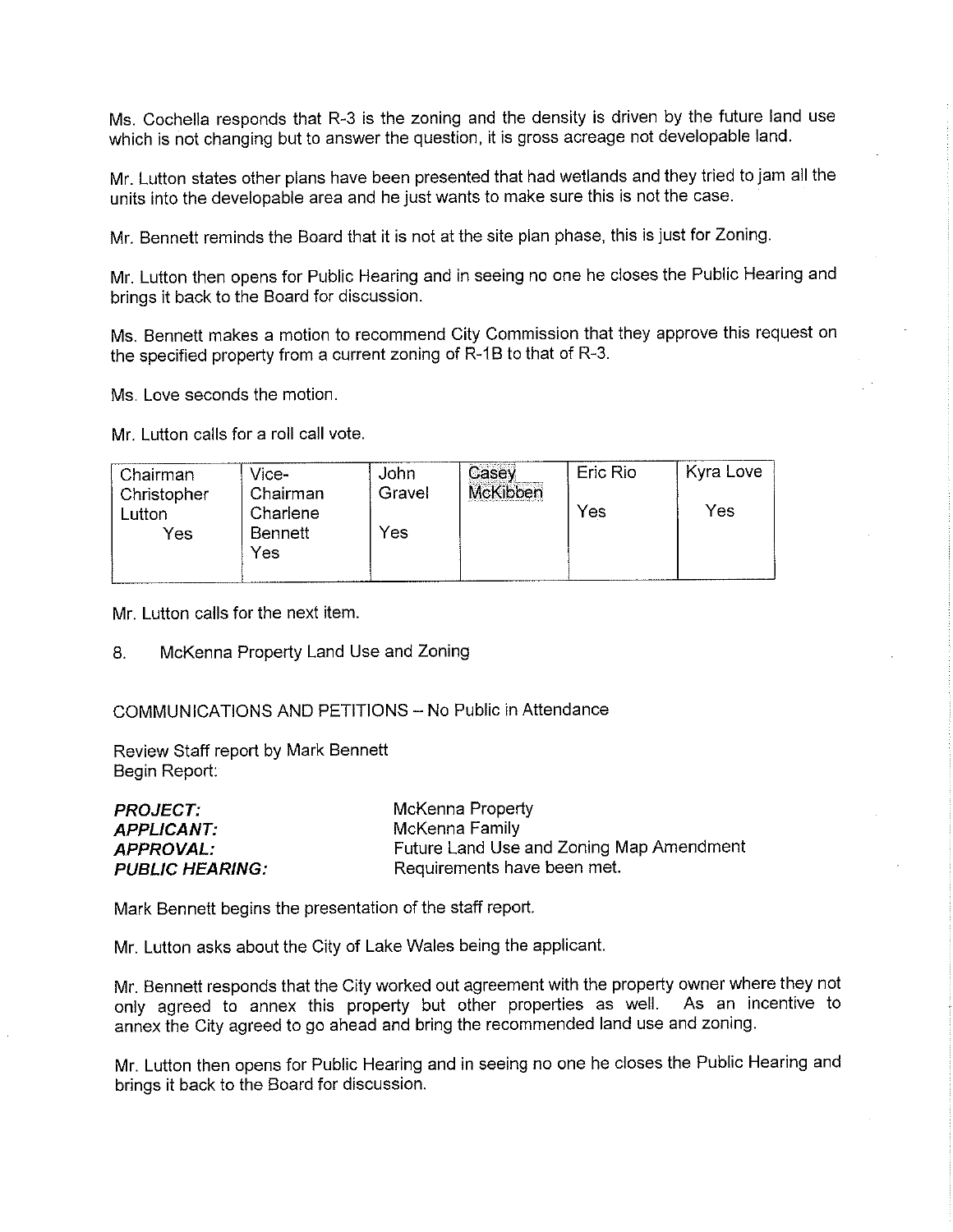Ms. Love makes a motion to recommend the approval to City Commission to re-assign the Land Use from Polk County Residential Suburban to LDR and NAC and re-assign the zoning from Polk County Residential Suburban to R-1A and C-4,

Ms. Bennett seconds the motion.

Mr. Lutton calls for a roll call vote.

| . Chairman<br>Christopher | Vice-<br>. Chairman        | John<br>Gravel | Casey<br>McKibben | Eric Rio | Kyra Love |
|---------------------------|----------------------------|----------------|-------------------|----------|-----------|
| Lutton<br>Yes             | Charlene<br>Bennett<br>Yes | Yes            |                   | Yes      | Yes       |

Mr. Lutton calls for the next item.

9. Murphy Property Land Use and Zoning

COMMUNICATIONS AND PETITIONS ~ No Public in Attendance

Review Staff report by Mark Bennett Begin Report:

| <i>PROJECT:</i>        | Murphy Property                          |
|------------------------|------------------------------------------|
| APPLICANT:             | Shelton Rice from Peterson and Myers     |
| APPROVAL:              | Future Land Use and Zoning Map Amendment |
| <i>PUBLIC HEARING:</i> | Requirements have been met.              |

Mark Bennett begins the presentation of the staff report.

Mr. Lutton then opens for Public Hearing and in seeing no one he closes the Public Hearing and brings it back to the Board for discussion.

Ms. Love makes a motion to recommend approval to City Commission to re-assign the Land Use and Zoning designations with the Land Use changing from Polk County Residentia! Suburban to LDR the zoning change from Polk County Residential Suburban to R-1A.

Ms. Bennett seconds the motion.

Mr. Lutton calls for a roll call vote.

| Chairman    | Vice-    | John   | Casey    | Eric Rio | Kyra Love |
|-------------|----------|--------|----------|----------|-----------|
| Christopher | Chairman | Gravel | McKibben |          |           |
| ∟utton      | Charlene |        |          | Yes      | Yes       |
| Yes         | Bennett  | Yes    |          |          |           |
|             | Yes      |        |          |          |           |
|             |          |        |          |          |           |

Mr. Lutton calls for next item.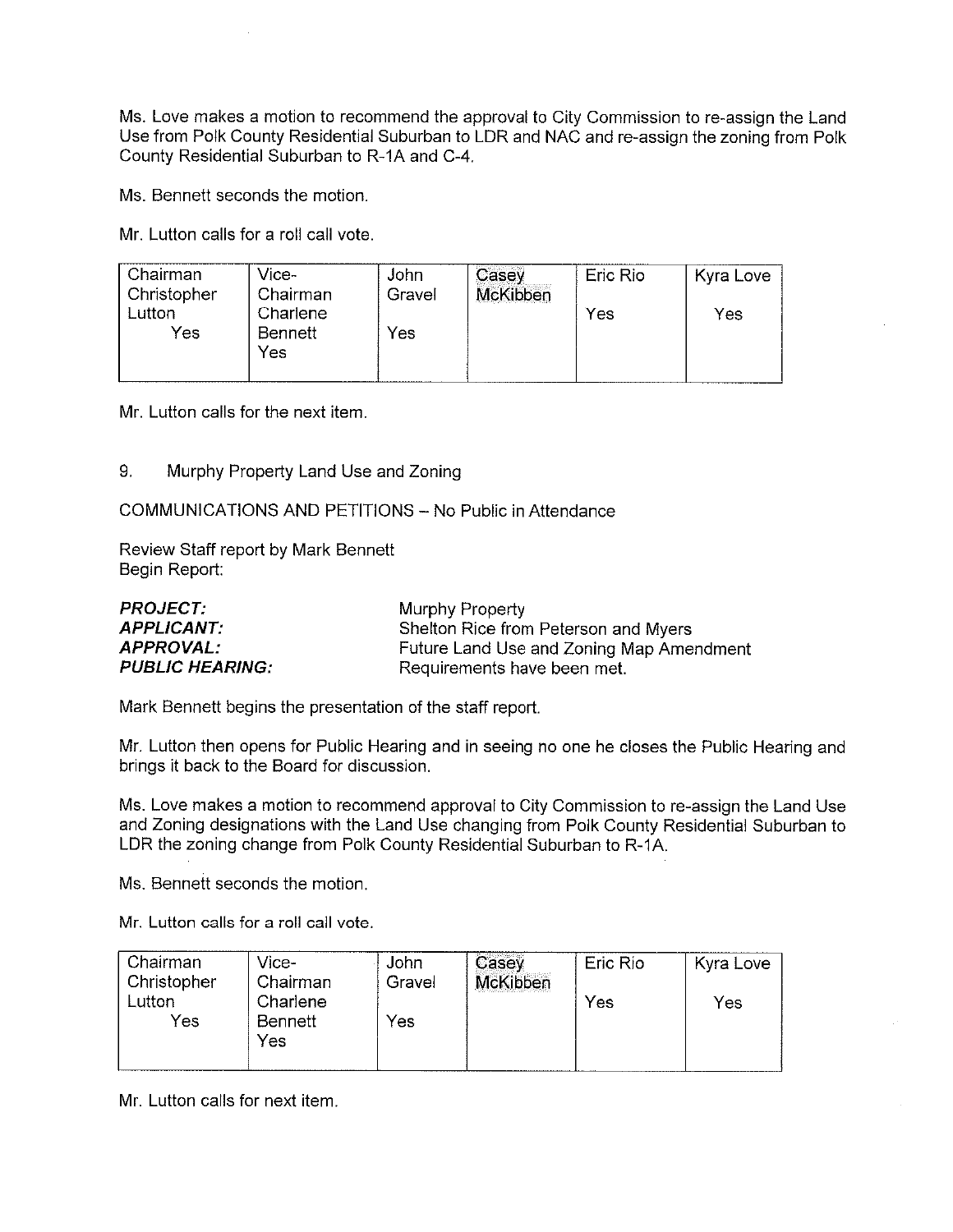#### 10. Land Development Regulation Amendments

COMMUNICATIONS AND PETITIONS - No Public in Attendance

Review Staff report by Autumn Cochella Begin Report:

| <b>PROJECT.</b>        | Land Development Regulation Amendments |
|------------------------|----------------------------------------|
| <b>APPLICANT:</b>      | Planning and Development Staff         |
| APPROVAL.              | Land Development Regulation Amendments |
| <b>PUBLIC HEARING:</b> | Requirements have been met.            |

Autumn Cochella begins the presentation of the staff report beginning with:

Sec. 23-306 Off-street and vehicular access Sec. 23-306.4 ELECTRIC VEHICLE CHARGING FACILITIES. TABLE 23-306B MINIMUM AUTOMOBILE OFF-STREET

Mr. Lutton interrupts to ask about the requirement of electric vehide charging facilities being provided in off-street parking areas at a minimum of 10% of the number of spaces required. He is curious as to where the 10% percent came from.

Ms. Cochella responds it was in research. She explains a iot of other areas like Lakeland and Winter Haven require 15% and she thought that was too much for an introduction to the code. She feit 10% would get at least one and it would need to be adjacent to an ADA space.

Mr. Lutton asks if it was to be taken to Serenity apartments, how many charging stations would be required?

Ms. Cochelia responds that Serenity has 334 dwelling units at 1-1/2 units per dwelling unit, it would be 10% of all of that.

Mr. Lutton asks if multi-family means apartments complexes and not townhomes?

Ms. Cochella responds that it means 3 dwelling units and up is multi-families.

Mr. Lutton brings up concerns of requiring townhomes to have the EV spaces.

Ms. Cocheila confirms they would not be required.

Ms. Bennett states she is very happy that this step is being taken.

Ms. Cochella then continues with the next section: Sec. 23-307 Landscaping Background and justification: Make root barriers waive-able.

Mr. Bennett reminds the staff that we do have a horticulturist on Staff to aide with these justifications. He feels that this rule should have been written in the first place.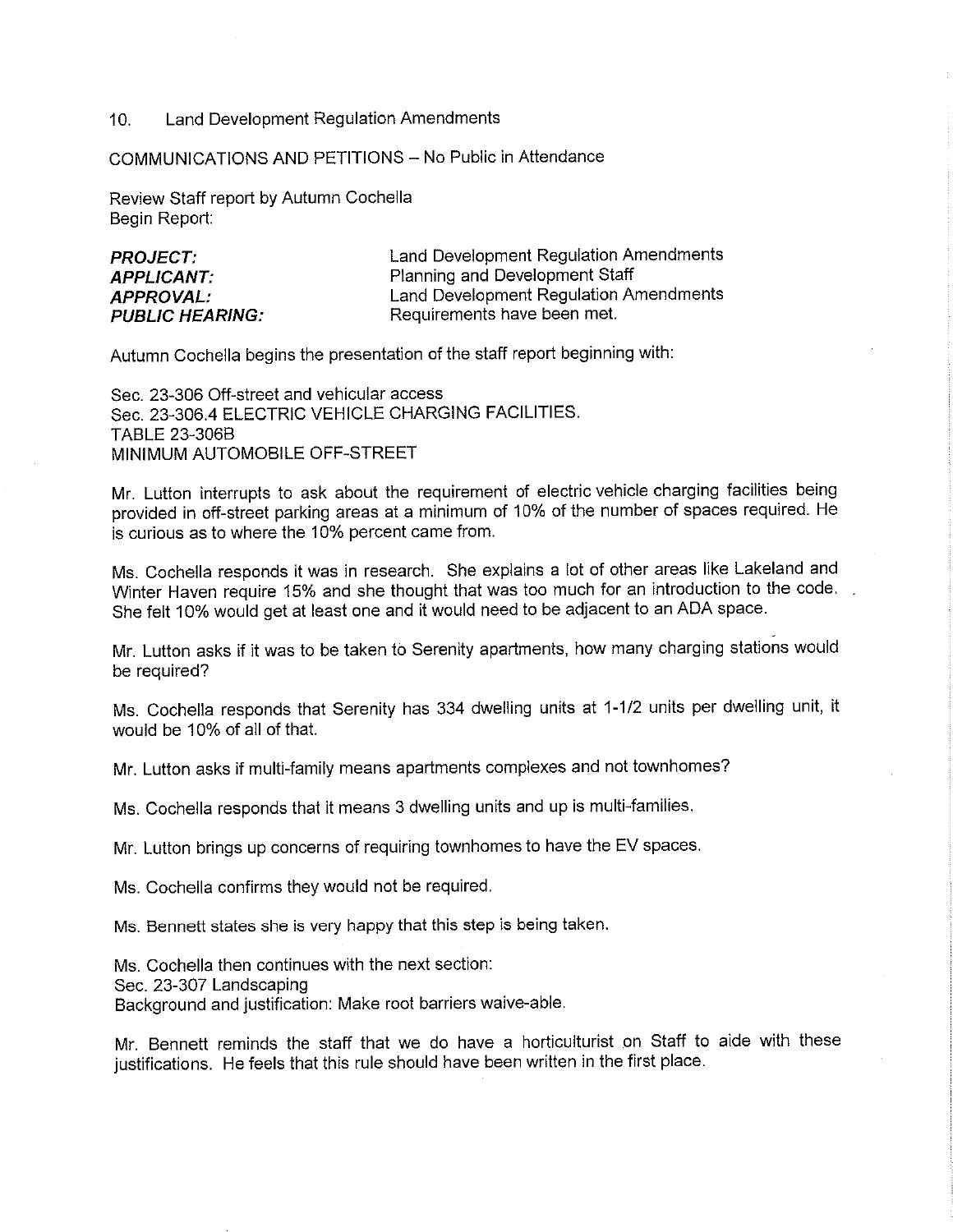Ms. Cochella then moves to the next section:

Table 23-421 Permitted Uses Special Exception and Section 23-802 Definitions The goal is to add clarity to the City's intent behind distinguishing between dwelling unit construction types. She defers to Mr, Bennett to explain.

Mr. Bennett explains that our current definition of a modular home is the same as the site built home. There are modular home that have more of the look of a manufactured home. What is being proposed for this code is to differentiate between manufactured and modular. The other part of this is too identify where modular homes should be located and where manufactured homes should be located. It is proposed that it not be allowed on infiii or individual lots and that any manufactured home or modular home park be allowed only thru the PDP process. They would not propose any manufactured home subdivisions and modular home subdivisions be allowed only thru the PDP process.

Ms. Love is bothered by the term in the definition of AKA mobile home.

Ms. Cochefia explains that this was take before the Board and City Commission and they heard the community outcry. What is happening is permits are being applied under the guise of modular homes that are actually manufactured homes. They are trying to distinguish the difference.

Ms. Love asks if modular homes are mobile homes?

Ms. Cochella states they are not. A manufactured home and a mobile home are one and the same.

Ms. Love feels they are the same and it was not clarified.

Ms. Cochella states that is the point these definition changes is to clarify the difference.

Ms. Love asks if they can remove the AKA mobile home since this is already established.

There is open discussion as the definitions of modular home.

Ms. Cochella moves on with the definition changes.

Ms. Love asks if on the definition of Community Buildings if it can say and /or recreation programs.

Staff agrees.

Mr. Lutton then opens for Public Hearing and in seeing no one he closes the Public Hearing and brings it back to the Board for discussion.

Ms. Love makes a motion for recommendation of approvai to City Commission of changes to the Land Development Regulations with changes as described.

Ms. Bennett seconds the motion.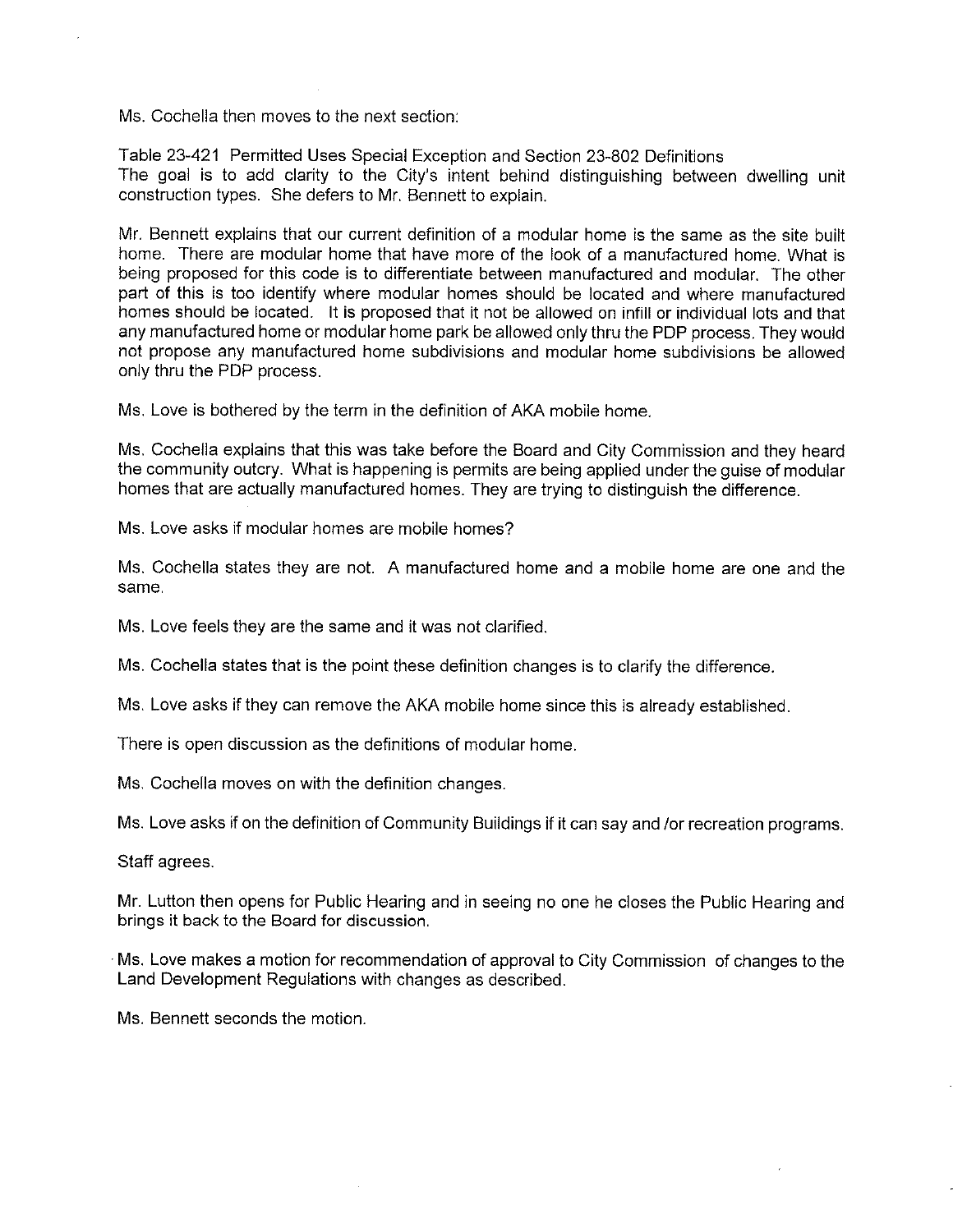Mr. Lutton calls for a roil call vote.

| Chairman<br>Christopher | Vice-<br>Chairman   | John<br>Gravel | $\overline{\mathbb{C}}$ asey<br>McKibben | Eric Rio | Kyra Love |
|-------------------------|---------------------|----------------|------------------------------------------|----------|-----------|
| Lutton<br>Yes           | Charlene<br>Bennett | Yes            |                                          | Yes      | Yes       |
|                         | Yes                 |                |                                          |          |           |

Mr. Lutton calls for next item.

11. Trinity Baptist Church Land Use and Zoning

COMMUNICATIONS AND PETITIONS - No Public in Attendance

Review Staff report by Autumn Cochella Begin Report:

| <b>PROJECT:</b>        | <b>Trinity Baptist Church</b>            |
|------------------------|------------------------------------------|
| <b>APPLICANT:</b>      | John Gravel                              |
| APPROVAL:              | Future Land Use and Zoning Map Amendment |
| <b>PUBLIC HEARING:</b> | Requirements have been met.              |

Mr. Lutton announces that Mr. Gravel is the authorized agent and will step down from the podium.

Autumn Cochelia begins the presentation of the staff report and states the Applicant and Staff are available for questions. She also mentions that Mr. Gravel has recused himself from voting.

Mr. Lutton then opens for Public Hearing.

Donna Corbeil at 113 Evergreen Drive she lives across the street from the property and does not feel it should have multi-family. There is no traffic light and she feels that this wil! be a problem. She also states that drainage is an issue already and is also a big concern. The water does not go to the retention pond that was built for this.

Rock Potrykus at 534 Greenway Drive his concern is if they are only going to use half of it then why change. He aiso feels the traffic on 60 will be a concern. He is concerned about the infrastructure on 60. He know it is not the towns problem but it is a safety concern. He feels that a multi family should not be there.

Ms. Cocheila states that the reason they are assigning is because it was annexed into the City so it has to have a land use and zoning assigned, it cannot carry the County designation. Also, the land owner has the right to petition for the change. There are no presented plans at this time. The reason they are comfortable in asking for R-3 is because it does lend itself to different housing types. It very well may be a single family residence but when plans are presented it will be brought before the Board for another public hearing.

Ms. Bennett asks if we can address the question about the drainage.

Ms. Cochelia states she cannot because no plans and has not been engineered.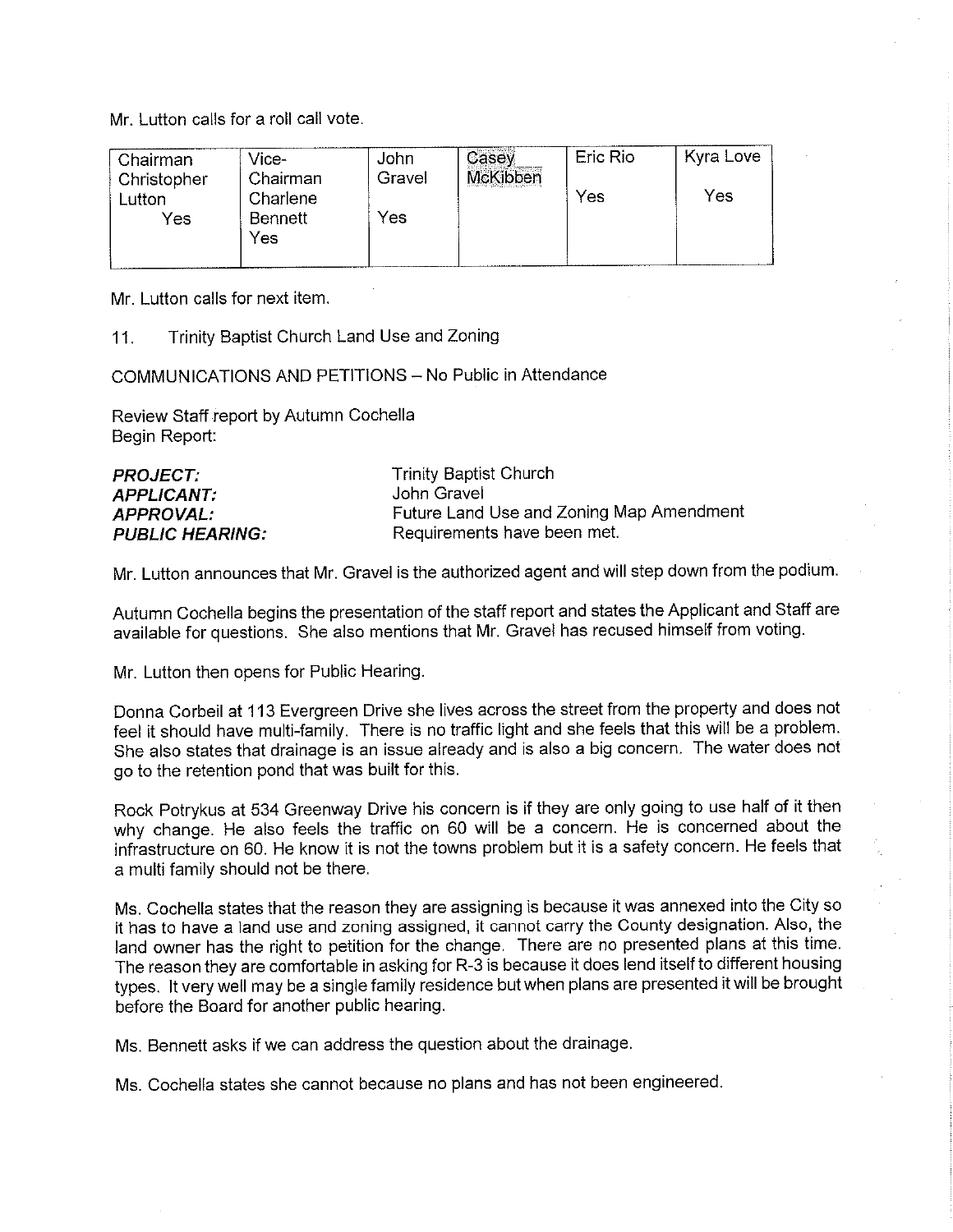Ms. Bennett asks if that is a solvable problem.

Ms. Cochella responds it is that ali projects have to have on site drainage. She further states that in regards to traffic concerns any time a development takes place on a county road, local road or state road they have to have concurrency with those jurisdictions,

Unnamed speaker asks if a church distinction get reduced taxes and in converting to an R-3, will their taxes go up?

Ms. Cocheila responds no, that is based on the use of the land. The church is asking for this, more than likely for revenue purposes.

Unnamed speaker begins to speak in regards to traffic situation from the audience.

Mr. Lutton interrupts and explains the Board understands and asks to let the speaker that has approached the podium speak.

Ken Broas at 529 Clubhouse Drive he is confused as to the site location and staff clarifies the location. He is asking about the design concept and if it will go before Board and it is confirmed that it will. He then asks if there is an agreement between the County and the City. It is clarified that we have to notify the county before annexing and the county is not consulting on design. He is concerned about the design because of the roads and the traffic flow being affected.

Ms. Cochella confirms he will be notified when the design comes back thru to the Board.

Mr. Lutton then closes the public hearing seeing no other movement and brings it back to the board for discussion.

Mr, Lutton asks staff what the density is on the three sides to the property. He does not feel it should be allowed a greater density then the surrounding properties.

Ms, Love asks if it could go for an R-1 would the church then still be allowed?

Ms, Cochella states this is what the property owner has asked for and Staff agreed but to answer the questions yes, a church would be allowed.

Mr. Lutton states he is surprised more people did not attend to speak.

Mr. Gravel state the property to the North are duplexes.

Mr. Lutton asks if that is R1-B for duplexes.

Ms. Cocheila states no it is not.

Mr. Lutton asks if R-2 allows them?

Ms. Cochella responds it does and R-3 would allow for multifamily as well.

Mr. Lutton asks how high they can go?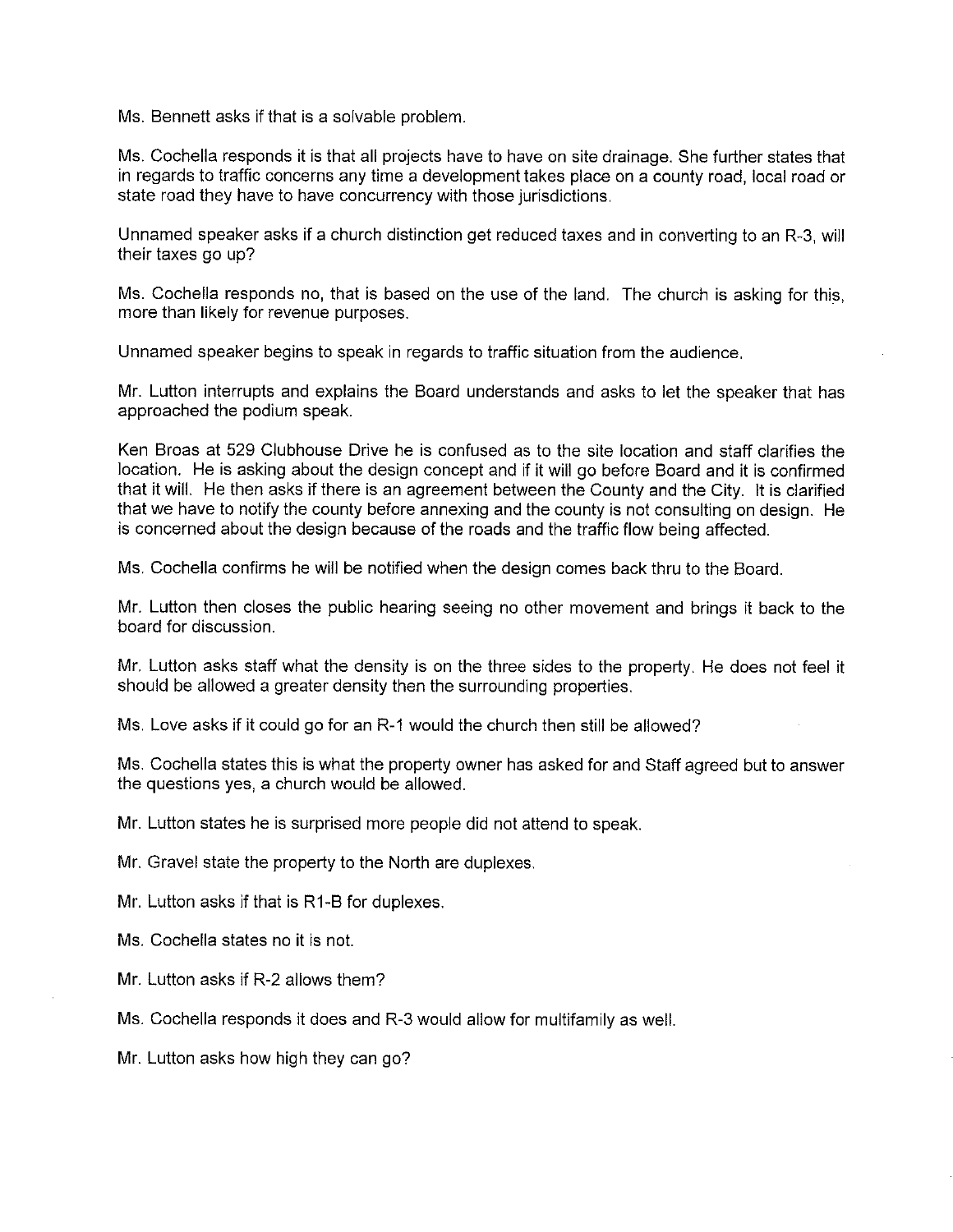Ms. Cochella responds it depends on the density. She reminds the board they have two maps, the zoning map drives the uses and the land use map drives the density. The MDR would give him 12 units per gross acre.

Ms. Love asks if that is comparable to what is around.

Mr. Lutton responds no, that is ail R-1's.

Mr. Gravel states that whoever the future owner may be, if they want a higher density, they will need to hook into a city sewer.

Ms. Cochella states that he needs to speak on the record and she would recommend against it since he recused himself. She states that is her opinion she does not know the exact legalities.

Mr. Bennett states that normally a person that recuses himself leaves the room but this is a unique situation since he is also the agent. It is not sure as to the exact legalities so he advises to proceed with caution.

Ms. Bennett states that recusal normally means no participation.

Mr. Lutton asks for more comment from the board.

Ms. Bennett has concerns that this is not in line with the surrounding areas.

Ms. Love agrees.

Mr. Lutton states it is not consistent with surrounding homes no matter if it is on septic or pump station, he would hate to get to a design stage and a two or three story building is proposed. He asks if duplexes are under LDR and R-2?

Ms. Cochella confirms they are.

Ms. Love reminds the board they can come back later and ask for different zoning if needed.

Ms. Cochella states they can.

Ms. Bennett asks if they are suggesting they change the zoning and land use?

Mr. Lutton responds yes, that he would do no more than LDR and R-2.

Ms. Bennett makes a motion of recommendation of approval to City Commission of change in land use from RS to LDR and Zoning from RS to R-2.

Ms. Love seconds the motion.